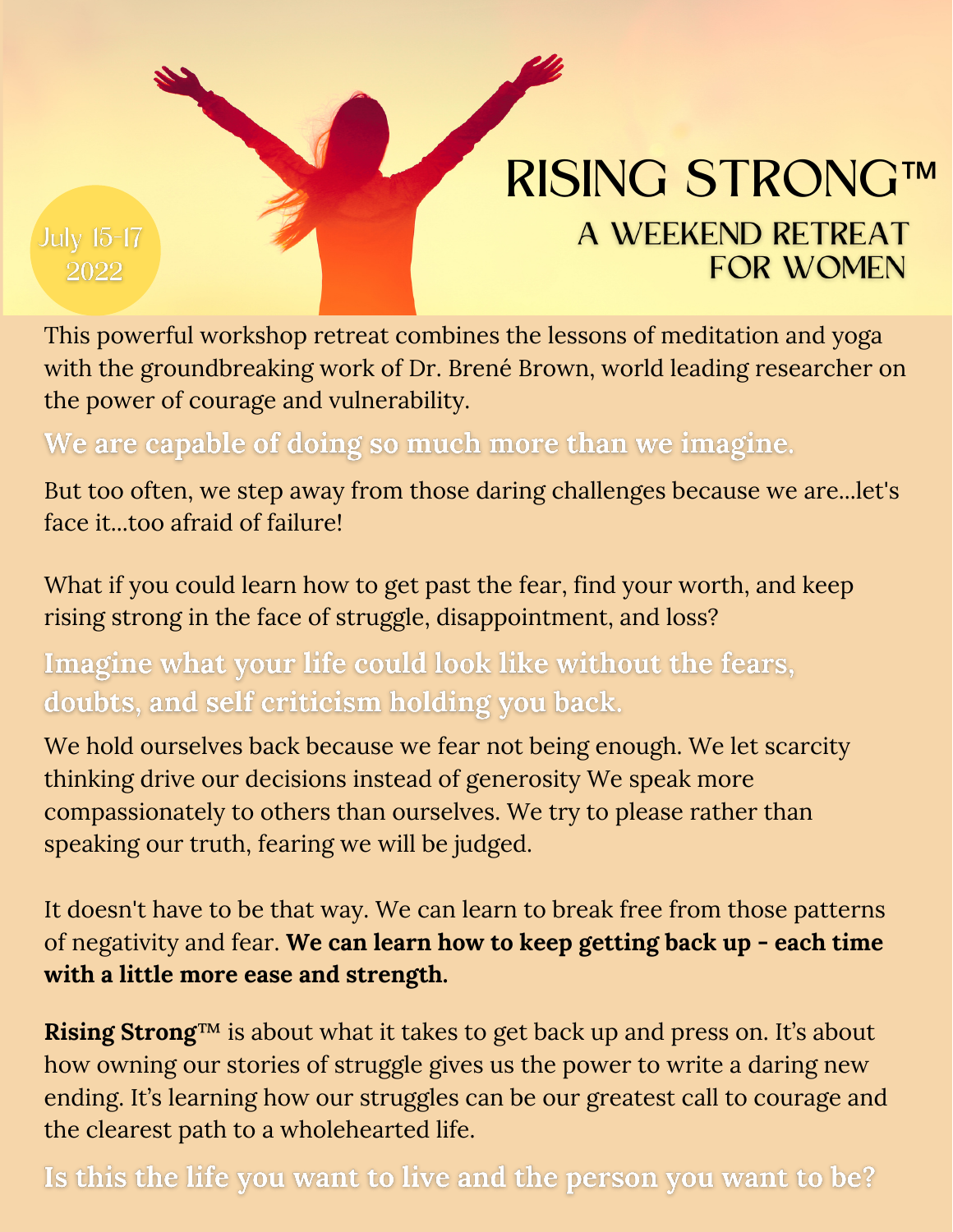**RISING STRONG**™ represents Dr. Brené Brown's research in the areas of vulnerability and shame. Using the *3-part framework* of the **Reckoning**, **Rumble** and **Revolution**™, this workshop teaches you skills to harness your innate wisdom and resilience to rise from the "face down in the dirt" moments in life.



During our time together, we will meld these powerful teachings with the practice and teachings of Meditation and Yoga Nidra. Each day, Kimi Kolba will lead us in a healing practice that anyone can participate in, even if it's your first time.

Then, through a series of activities, expressive arts, discussion and videos, we will dive into how to live brave and rise strong in your daily life. We'll share our stories with one another and discover the values that can light the way to move into a life of purpose and fulfillment.

#### IN THIS WORKSHOP, YOU WILL:

- Discover the physics of vulnerability 10 guidelines for rising strong and learning after you stumble or fail
- Uncover the major emotional offloading strategies we use to shield ourselves… and how they actually move us away from our values and a meaningful, whole-hearted life
- Learn how to use emotional curiosity the key to rising strong
- Recognize and capture the stories we make up when faced with struggle, so we can change them
- Get the skills to face and rumble with emotions like shame, guilt, anxiety, blame, accountability, resentment, grief, forgiveness, and perfectionism… without letting them overwhelm us.
- Write your own daring endings to your tough stories, and take this skill with you into your day-to-day life.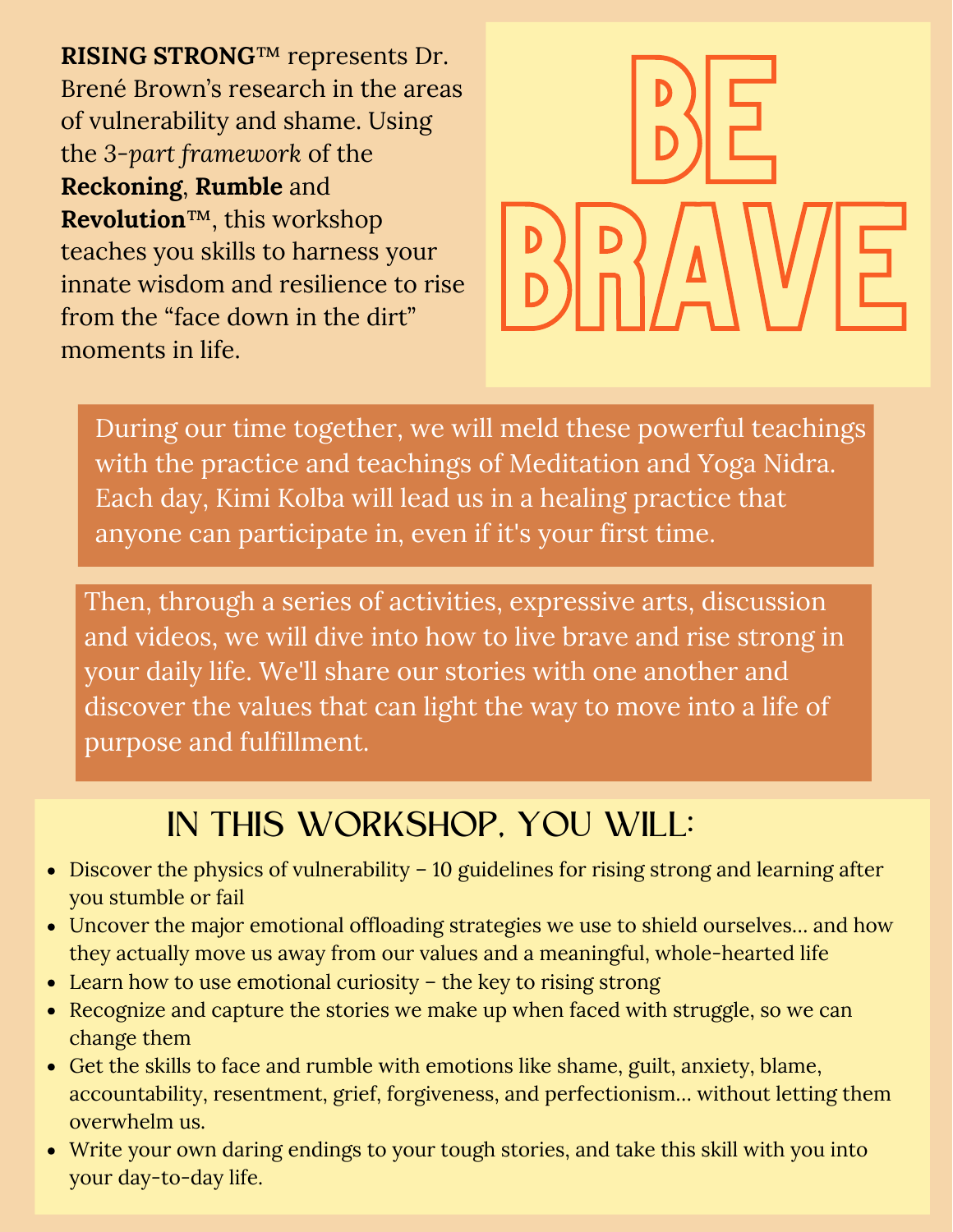

\*Subject to change

#### **Friday, July 15 - 5:30p-7:30p** *(*\**VIRTUAL Meet &Greet***)**

- Introductions
- Rising Strong™ Session 1 with Amy
- Intention Setting Meditation with Kimi

#### **Saturday, July 16 - 8:30a-5:30p**

*MORNING SESSION (8:30-12:30)*

- Morning Meditation with Kimi
- Rising Strong™ Session 2 with Amy

*LUNCH (12:30-1:30) \*Catered*

*AFTERNOON SESSION (1:30-5:30)*

- Movement with Kimi
- Rising Strong™ Session 3 with Amy
- Expressive Arts Activity
- Yoga Nidra with Kimi

#### **Sunday, July 17**

*MORNING SESSION (8:30-12:30)*

- Morning Movement with Kimi
- Rising Strong™ Session 4 with Amy

*LUNCH (12:30-1:30) \*Catered*

*AFTERNOON SESSION (1:30-5:30)*

- Rising Strong™ Session 5 with Amy
- Integration and Creativity Project
- Movment and Meditation with Kimi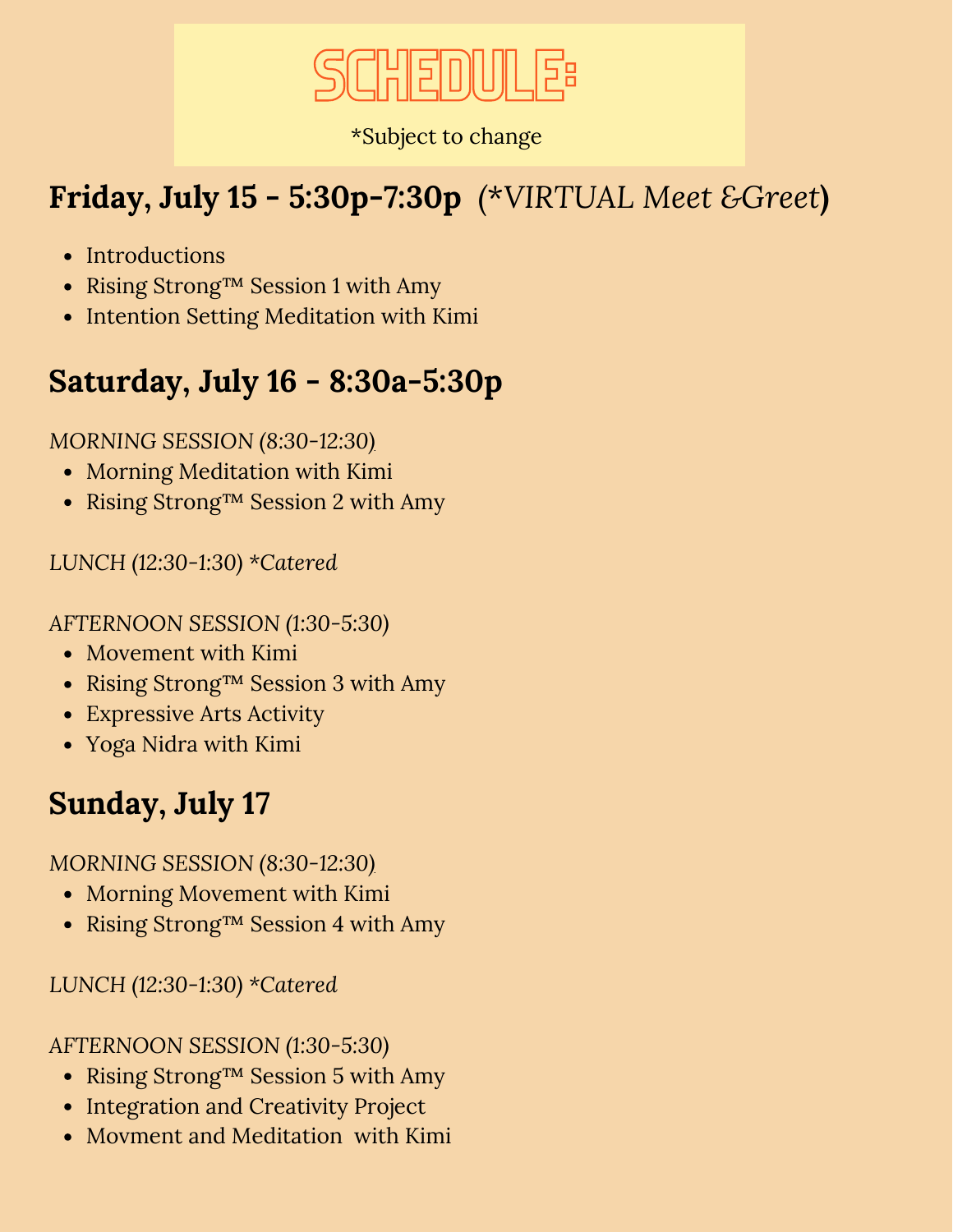## Join us for the RISING STRONG™ Weekend Retreat

- **WHEN:** Friday, July 15~5:30-7:30p (\*virtual via ZOOM) Saturday, July 16~8:30a-5:30p Sunday, July 17~8:30a-5:30p
- WHERE: Scottsdale Atrium Professional Building (Amy's Office) 14300 N. Northsight Blvd, Suite 214 Scottsdale, AZ 85260
- MEALS: **All meals are included** for Satuday and Sunday. Lunches will be catered from Wildflower Bread Company and Pita Jungle. \*As we approach the date, I will send order forms for lunch to make your own selections. We will also provide plenty of snacks and beverages. Doing this in depth work requires lots of fuel!
- BRING: A yoga mat, comfy blanket, comfy clothes, water bottle, and a favorite journal. We will provide all other workshop materials.

INVESTMENT: **\$650**, Includes:

- 3 day therapeutic and mindful experience
- In a space that is safe and beautiful
- Workbook and all materials
- Delicious meals
- Connection with like-minded women
- And lasting change to heal and write new endings to your stories

*\*NOTE: Limiting the number of participants to 13 in order to keep this experience comfortable and intimate, and so each participant can be seen and heard.*